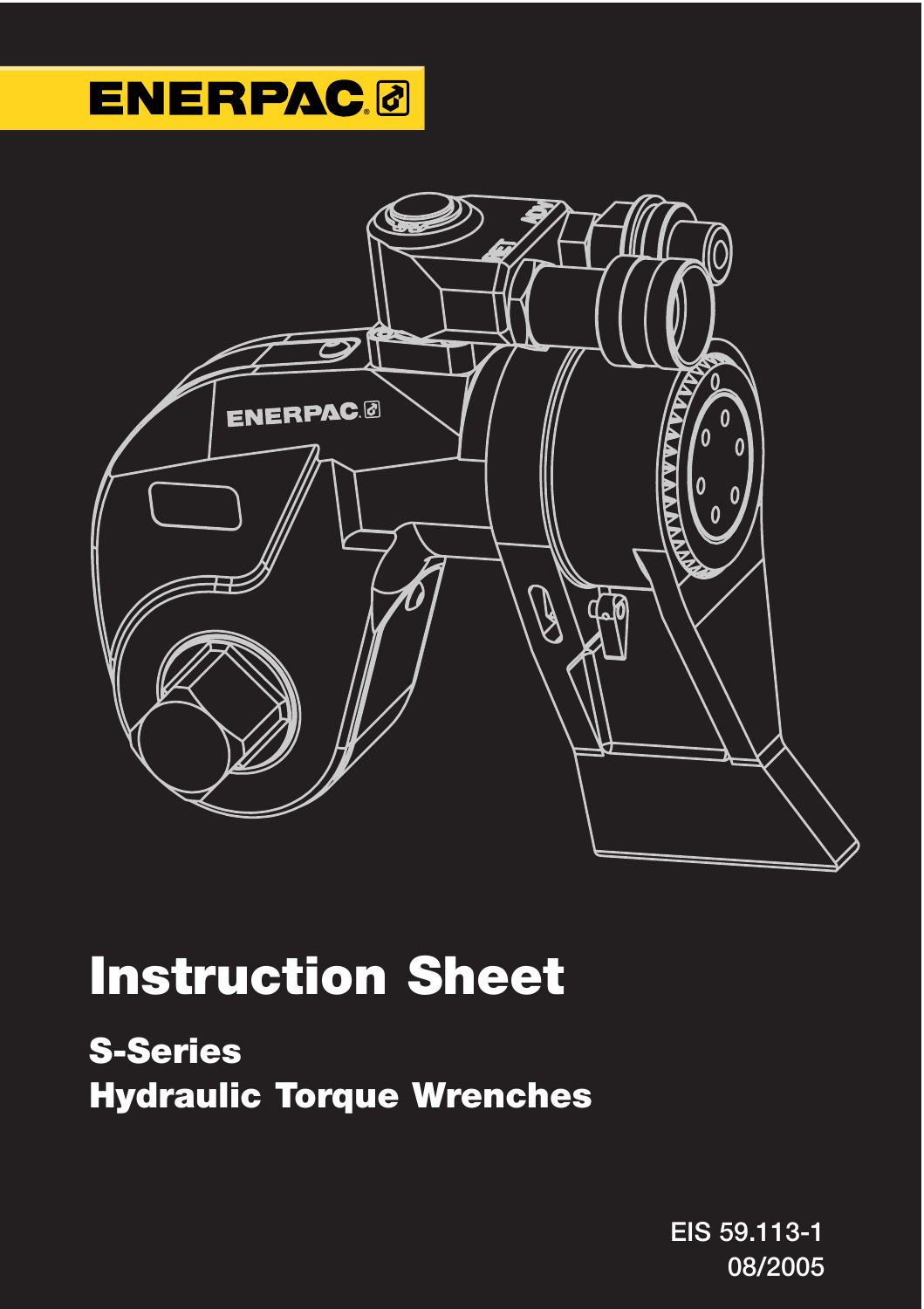#### **CD with Instruction Manuals in PDF-format Please find the CD enclosed in the back of this manual**

**Choose the required product series from the left side of the screen, then click on the required language. The following languages are listed:**

**English** Français Deutsch Italiano Español **Nederlands**  **Portuguese** Svenska Norsk Suomi PyccКИЙ

**The install program of the Acrobat Reader 6.0 is included on the CD.**

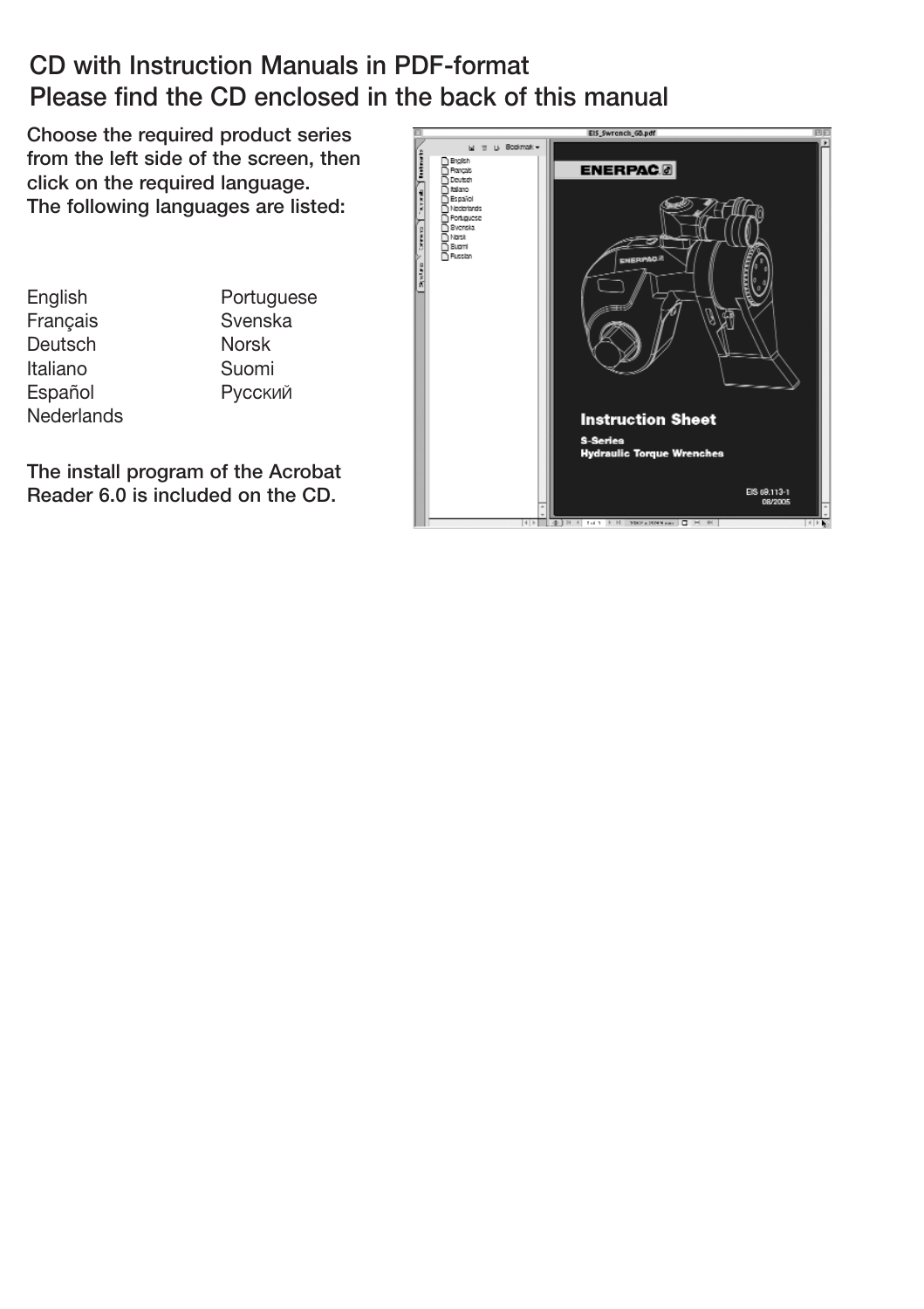### **Instruction manual Torque wrench**

# **S-series**



### **Index**

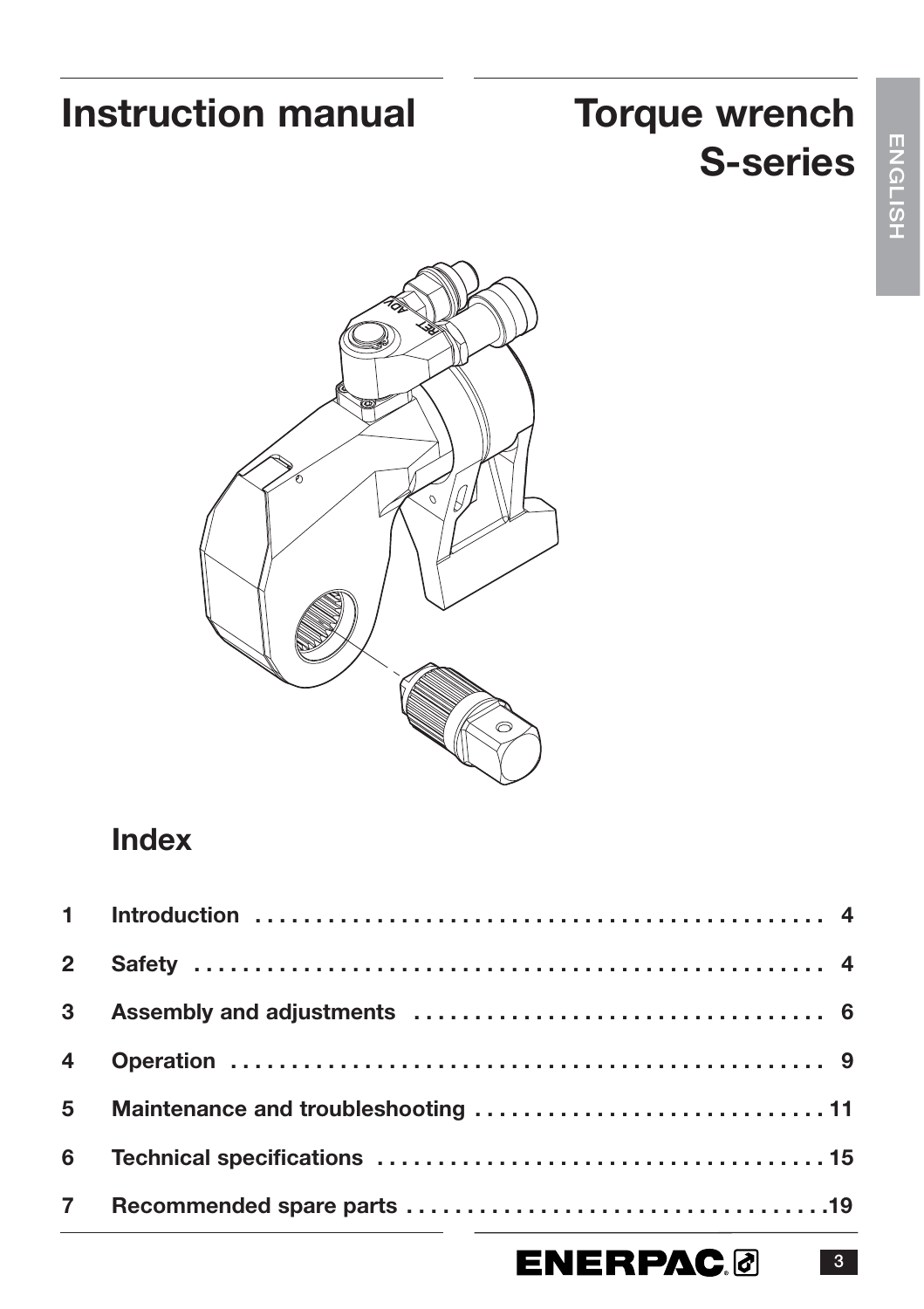#### **1 Introduction**

#### **Enerpac S-Series**

The Enerpac S-series of lightweight hydraulic wrenches have been designed to tighten and loosen nuts and bolts for professional applications. The tool has an interchangeable drive shaft for which a wide range of socket sizes are available. The adjustable reaction arm further enhances the flexibility of the tool. The tool easily connects to the range of available Enerpac pumps. Enerpac can supply air, electric or hand operated pumps.

#### **Delivery instructions**

Upon delivery all components must be inspected for damage incurred during shipping. If damage is found the carrier should be notified at once. Shipping damage is not covered by the Enerpac warranty.

#### **Warranty**

- Enerpac guarantees the product only for the purpose for which is intended.
- All Enerpac products are guaranteed against defects in workmanship and materials for as long as you own them.

Any misuse or alteration invalidates the warranty.

- Observe all instructions as laid down in this manual.
- Replace any parts with Enerpac spare parts only.

#### **CE Declaration of conformity**

**S1500/S3000/S6000/S11000/S25000**

Enerpac declares that these models meet the applicable standards and directives issued by the European Community. For a detailed list refer to the separate certification sheet.

#### **2 Safety**

Be aware that the operator is fully responsible during the operation of this tool. Enerpac is not responsible for damage or injury caused by misuse of this tool. Under some circumstances additional safety requirements may be required. Contact Enerpac immediately if a potentially hazardous situation arises.

Read this manual carefully and observe all safety precautions.

- Make sure you have completed a safety induction training, specific to the work surroundings. The operator should be thoroughly familiar with the controls and the proper use of the tool.
- The operator must be at least 18 years of age.
- Always wear protective headwear, ear protectors, footwear and gloves (at a minimum rigger type gloves) suitable for safe operation of the tool. The protective clothing must not interfere with safe operation of the tool or restrict the ability to communicate with co-workers.
- Make sure your workplace is safe.
- Do not place any part of the body between the reaction arm and the reaction point.
- Do not place any objects between the reaction arm and the reaction point. Keep the hoses away from the reaction points.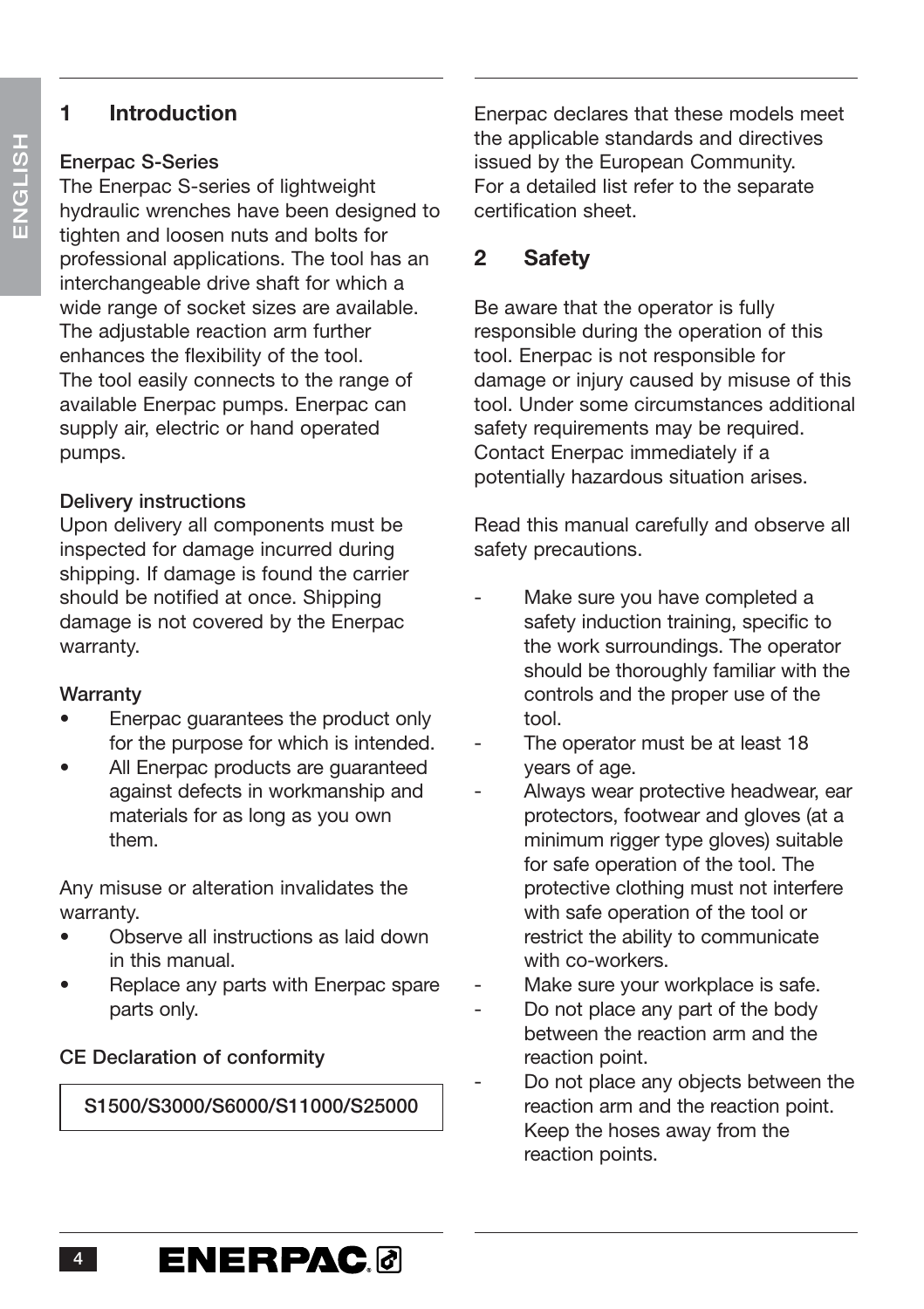- Do not stand in the line of movement of the tool when it is in operation. If the tool separates from the nut or bolt during operation it will detach in that direction.
- Tightening and loosening nuts and bolts involves little visible movement. The pressure and loads, however are extreme. Keep your hands away from the fastener being loosened or tightened.
- Make sure that the spanner used to keep the nut or bolt on the opposite end is secured.
- Always use Enerpac pumps and hoses.
- Make sure appropriate quards are always securely in position and free from damage.
- Maximum pressure is 690 bar (10,000 psi). Never apply more pressure to any tool or accessory than the maximum allowable pressure. Refer to the technical data tables for maximum pressure setting.
- Make sure that the socket size corresponds to the size of the fastener being loosened or tightened. Always make sure that the socket receptacle corresponds to the drive shaft. Failure to do so can result in the tool becoming unstable and can lead to catastrophic failure.
- Do not abuse or overstress the hoses in any way. Do not bend the hoses excessively.
- Never carry the tool by its hoses.
- Always use Enerpac spare parts.
- Always position the tool for maximum stability.
- Make sure reaction points are adequate for the forces at work during operation of the tool.
- Be aware that a nut or bolt that breaks off during operation of the tool will become a high velocity projectile.
- Make sure the reaction point is of a suitable shape. For example use an adjacent nut or bolt as a reaction point.
- When the hex socket is placed on the nut or bolt a gap may exist between the reaction arm and the reaction plate. When the tool is operated the reaction arm and point will make forceful contact. Always make sure the tool is stable.
- Provide adequate support in vertical and inverted applications.
- The maximum torque output of the tool must always exceed the torque required to loosen or tighten the nut or bolt.
- The torque required to loosen a nut is variable and may exceed the torque capacity of the tool. Therefore never operate the tool at maximum or close to maximum capacity when loosening a nut or bolt.
- Never operate the tool with a hydraulic supply connection to the advance side only as this may damage the internal parts.
- If the wrench is dropped from a height, have the tool inspected before you operate it again.
- In severe conditions the tool must be cleaned and lubricated more frequently.
- Make sure to minimize torsional and bending stresses in the tool, the ratchet and any accessories.
- Do not strike the tool with a hammer while under a full load. This will invalidate the guarantee.
- Use of extension pieces or long-reach sockets is not recommended. They increase torsional and bending stresses, and reduce stability of the tool.
- Always observe the maintenance instructions.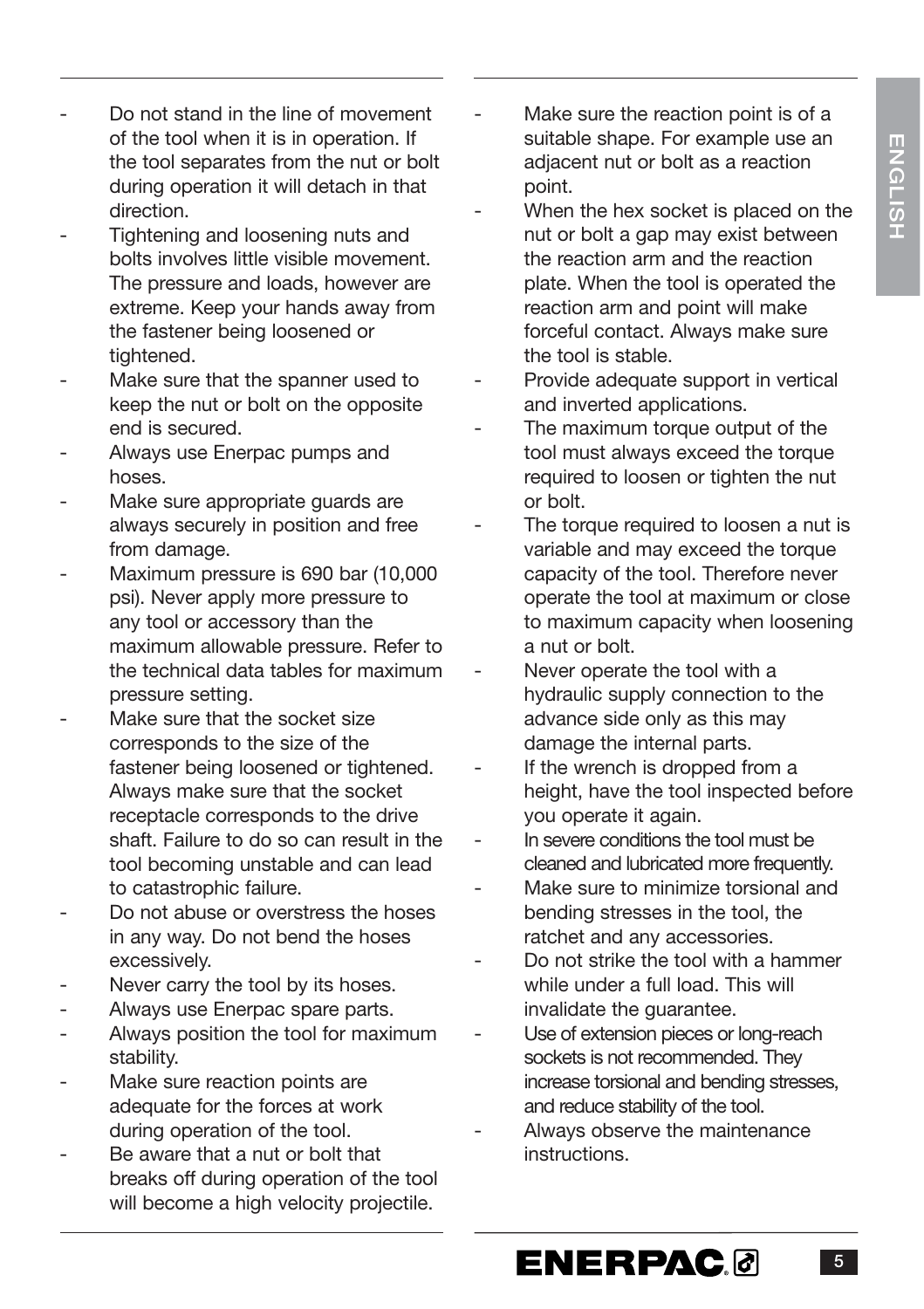

*Fig. A*



*Fig. B*

#### **3 Assembly and adjustments**

- **3.1 Overview and features (fig. A)**
- 1 Drive shaft
- 2 Drive shaft release button
- 3 Swivel coupling
- 4 Advance hose connection
- 5 Return hose connection
- 6 Reaction arm
- 7 Reaction arm latch
- **3.2 To attach and remove the drive shaft (fig. B)**



Make sure to depressurize and disconnect the tool from the hydraulic supply first.

#### **3.2.1 To attach the drive shaft**

- Insert the drive shaft (1) into the ratchet (8).
- Press the release button (2) and keep it depressed.
- Push and turn the drive shaft until it locks into place.



Make sure the drive shaft fits tightly

#### **3.2.2 To remove the drive shaft**

- Press the release button (2) and keep it depressed.
- Pull the drive shaft (1) until it is released.
- Remove the drive shaft from the ratchet (8).
- **3.3 To select the drive direction (fig. B)**
- For tightening operations, fit the drive shaft (1) to the tool as shown.
- For loosening operations, fit the drive shaft to the opposite side of the tool.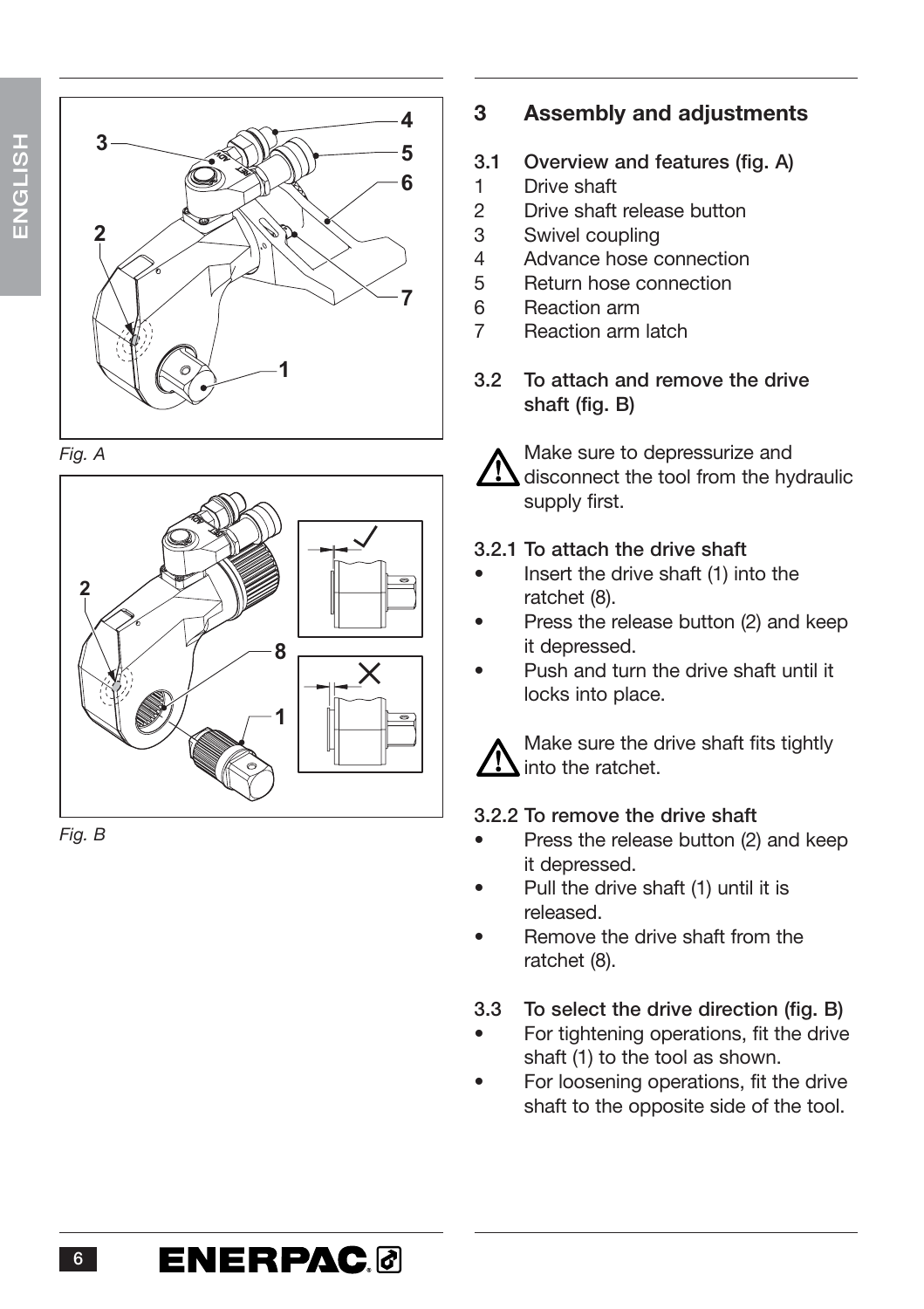

*Fig. C*





#### **3.4 To fit and remove a hex socket (fig. C)**

#### **3.4.1 To fit a hex socket**

- Position the socket (9) onto the drive shaft (1).
- Fit the retaining pin (10).

#### **3.4.2 To remove a hex socket**

- Remove the retaining pin (10).
- Take the socket (9) off the drive shaft  $(1).$

#### **3.5 To mount the reaction arm (fig. D)**

The reaction arm can be rotated through 360° for maximum stability against a reaction point.

- Position the reaction arm (6) onto the ratchet end (11) of the tool.
- Press the latch (7) and slide the arm all the way onto the tool. Release the latch to secure the arm.
- To adjust the angle of the reaction arm (6), press the latch (7) and slide the arm off the tool. Position the arm as necessary.

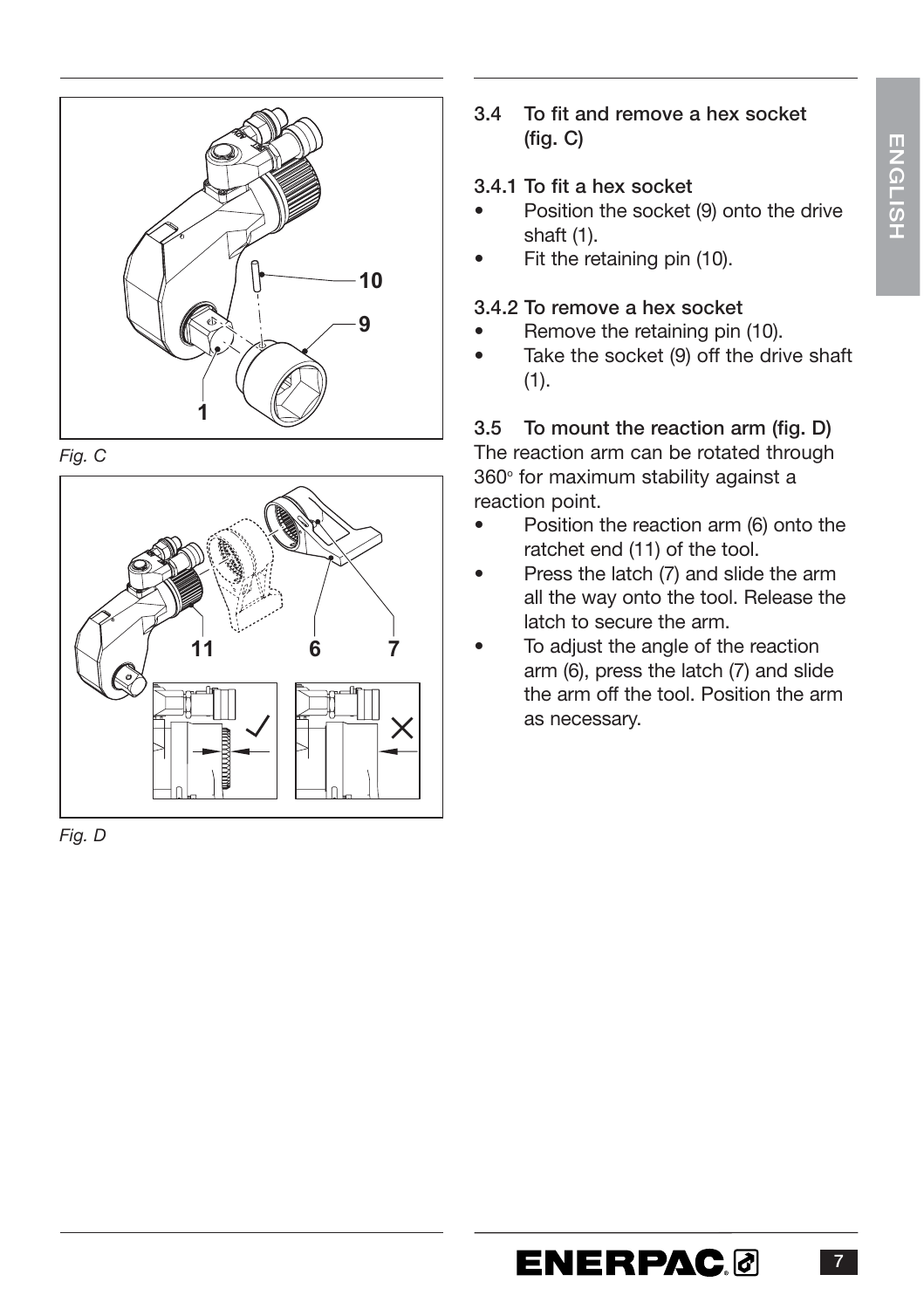

*Fig. E*

#### **3.6 To connect the hoses (fig. E)**



Make sure all accessories meet the pressure requirements. Make sure the quick connect couplings are securely attached

before operating the tool.

The tool is fitted with male and female quick-connect couplings. Use Enerpac twin safety hoses only. Refer to the table below.

Hose model number Description

THQ-706T Two hoses, length 6 m (19.5 feet) THQ-712T Two hoses, length 12 m (39 feet)

- Remove the hose dust caps.
- Connect the hose with the female coupling (12) to the advance coupling (4).
- Pull the sleeve on the female coupling of the hose over the advance coupling.
- Tighten the sleeve.
- Connect the hose with the male coupling (13) into the return coupling (5).
- Pull the sleeve on the return coupling over the male coupling of the hose.
- Tighten the sleeve.
- Fit the hoses to the pump. Refer to the pump instruction manual.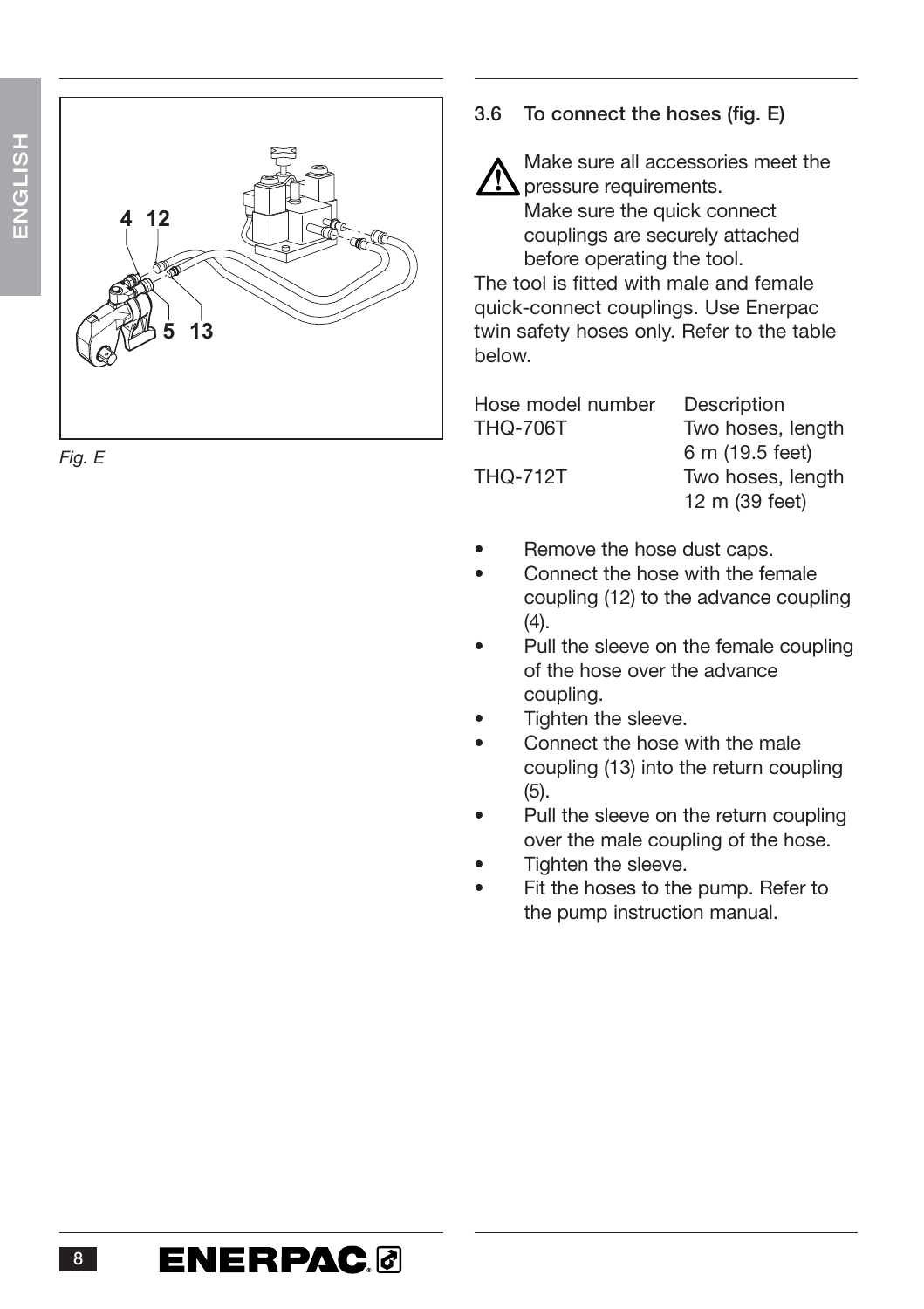

*Fig. F*

#### **4 Operation**

#### **4.1 Prior to operation**

- Make sure the nut or bolt to be fastened are clean and free of dust. Make sure the nut or bolt runs
- correctly on the thread.
- Make sure that the threads and the bearing surface are liberally coated with the correct lubricant or antiseizure compound.
- Make sure that the spanner used to keep the nut or bolt on the opposite end in place, is of the correct size and that there is an adequate abutment surface.
- Contact Enerpac if a suitable reaction point is not available. Enerpac has extensive experience with providing special reaction devices.

#### **4.2 To set the torque**

Adjust the pressure on the pump as necessary to set the torque. For a complete list of torque settings, refer to the table in the back of the manual.

- **4.3 To operate the tool (fig. F)**
- Position the reaction foot (6) against a suitable reaction point (14). The reaction point will counteract the force caused by operating the tool.
- Start the pump.
- Operate the tool to tighten or loosen the nut or bolt.
- Stop the pump immediately after work has finished.



Do not strike the tool, socket or nut with a hammer while under a full load.

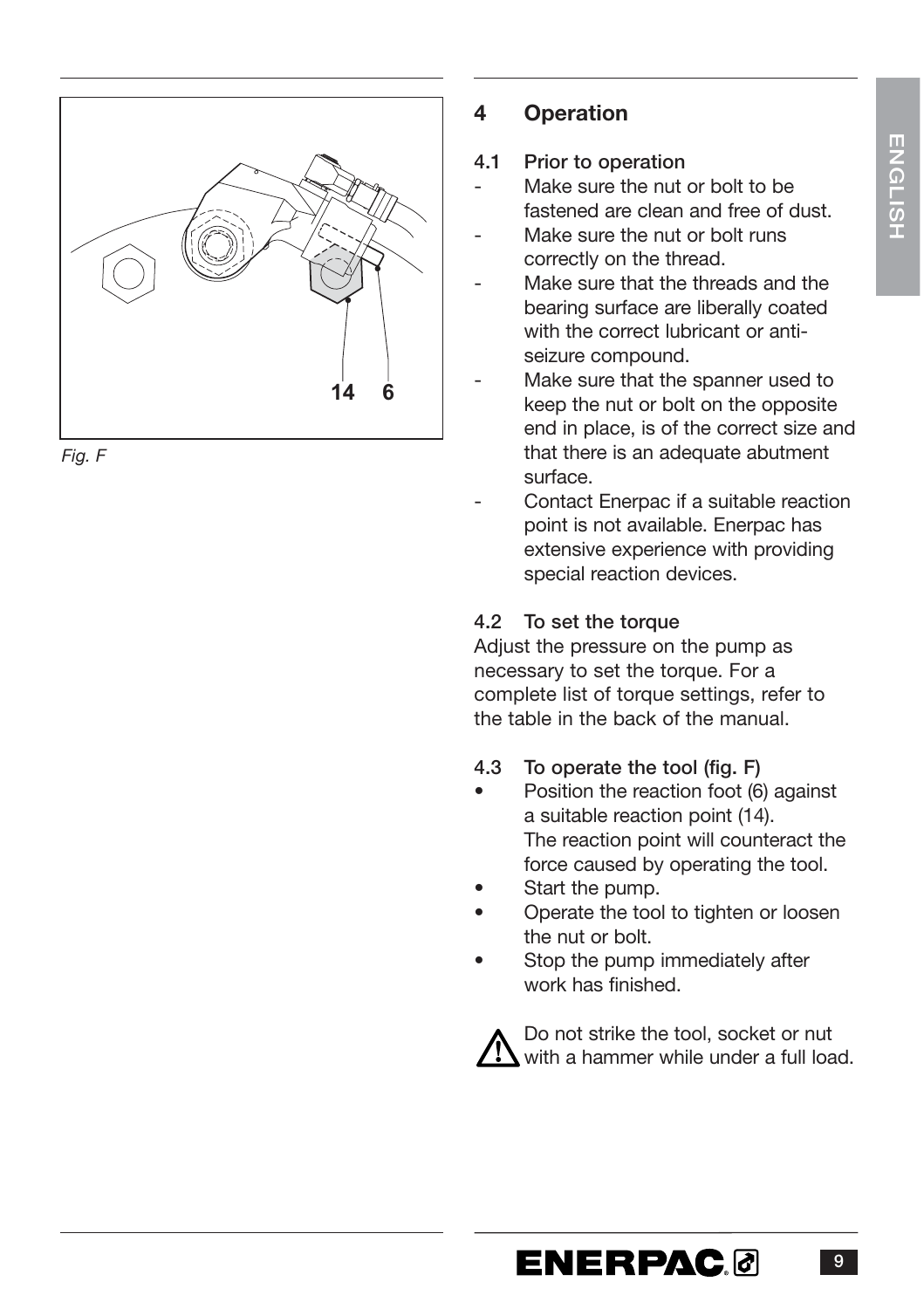







**4.3.1 To tighten a nut or bolt (fig. G)**

- Position the tool on the nut or bolt in the orientation as shown.
- Operate the pump until the nut or bolt has been tightened to the required torque.

#### **4.3.2 To loosen a nut or bolt (fig. H)**

- Apply releasing oil to the threads. Allow the oil to soak.
- Position the tool on the nut or bolt in the orientation as shown.
- Operate the pump until the nut or bolt is loose.



If the nut or bolt will be re-used avoid excess load when loosening. **Use the tool to take the load off the nut or bolt only.**



For fully threaded UNC nuts or bolts do not exceed one and a half times nominal torque for a coefficient of friction of 0.1.

- Be aware that when loosening a nut or bolt more torque is usually required than when tightening.
- Humidity corrosion (rust) requires up to twice the torque required for tightening.
- Sea water and chemical corrosion requires up to two and a half times the torque required for tightening.
- Heat corrosion requires up to three times the torque required for tightening.



Be aware that when loosening a nut or bolt shock loading can occur. Do not apply more than 75% of the maximum torque when loosening nuts or bolts.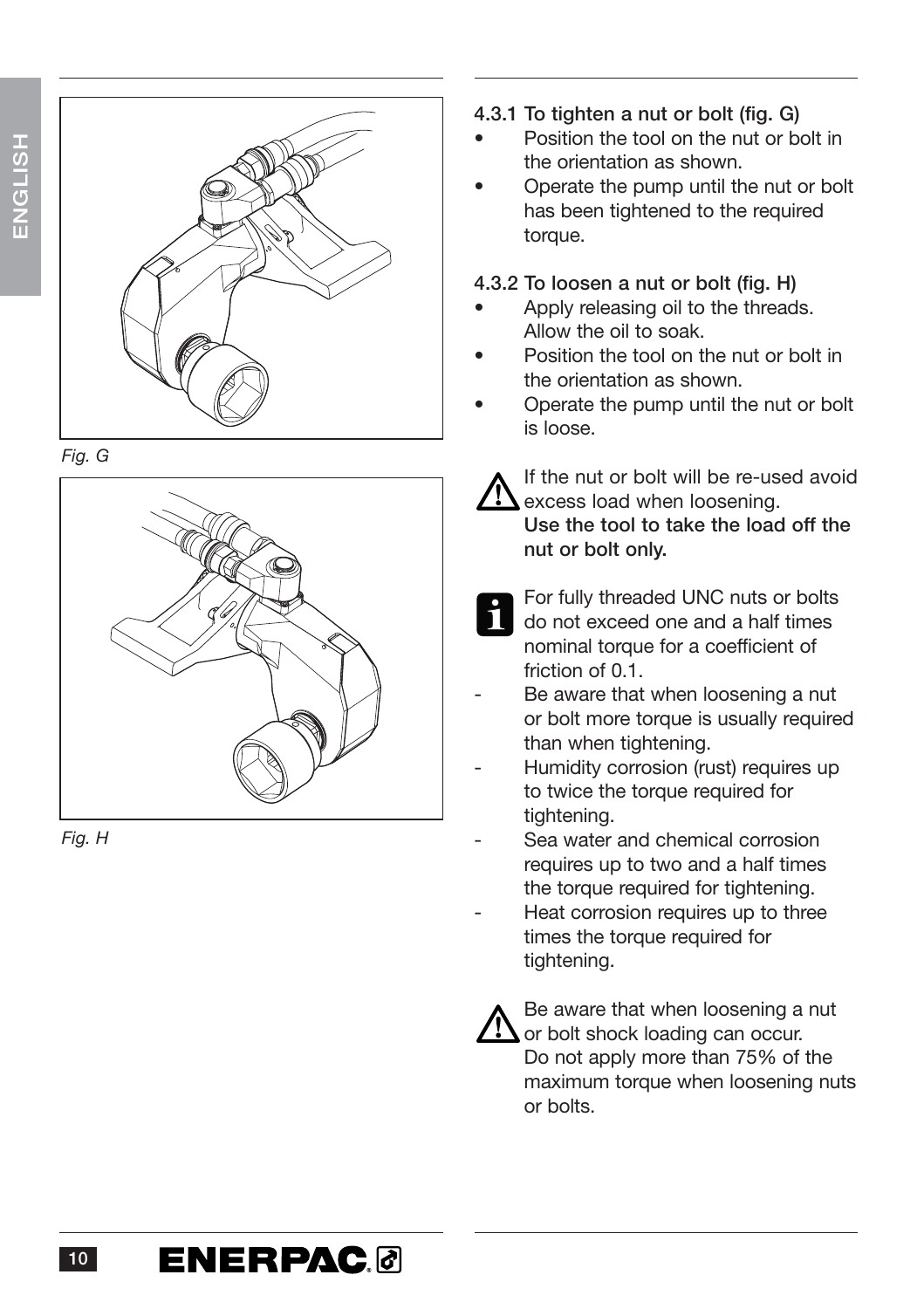

*Fig. I*



*Fig. J*

#### **5 Maintenance and troubleshooting**



Preventative maintenance can be carried out by the user. Full maintenance must be carried out by an approved and authorized technician appointed by Enerpac.

Non destructive testing must be carried out if the tool has been used under severe conditions.

#### **5.1 Preventative Maintenance (fig. I & J)**

- Remove the drive shaft
- Remove the housing guard screws and remove the housing quard.
- Release the crank pin (16) from the piston rod hook.
- Remove the crank assembly (17).
- Remove the ratchet (18), spring loaded drive shoe (19), and compression springs (20).
- Clean all exposed components with a mild solvent.
- Inspect all parts for damage.
- Dry all components. Apply a thin coat of molybdenum disulphide as indicated (15).



Molybdenum disulphide is available

- Reassemble the components in reverse order except the housing guard. Make sure that the crank, drive shoe, ratchet, and crank pin are correctly installed. Failure to install these parts correctly will result in component damage.
- Connect the tool to the pump.
- Check the tool at a nominal pressure to make sure the piston advances and retracts freely.
- Release the pressure and make sure the piston fully retracts.
- Attach the housing guard.

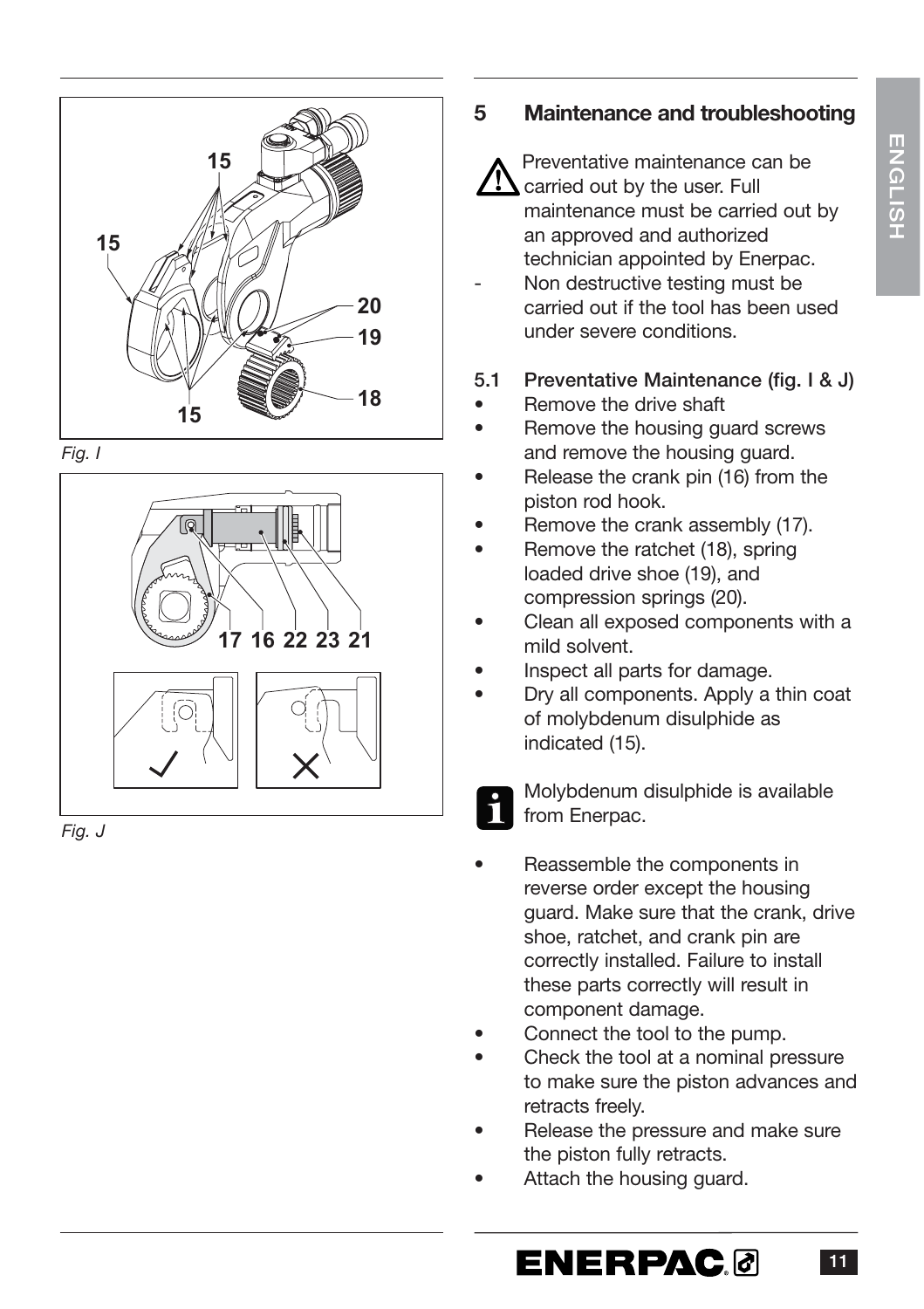| 25 24<br>24<br>J<br>Aman |
|--------------------------|
|--------------------------|

*Fig. K*

#### **5.2 Full maintenance**

#### **5.2.1 Piston removal (fig. J)**

- Remove all components as described for preventative maintenance.
- Remove the circlip from the swivel coupling.
- Remove the swivel-coupling block from the tool.
- Remove the pin by removing the pin retaining screws.
- Remove all 'O' rings from the pin and block.
- Carefully hold the cylinder body to unscrew the cylinder gland.
- Loosen and remove the piston locknut (21) using a socket spanner. To prevent the piston from rotating, you may temporarily replace the crank  $(17)$ .
- Remove the piston rod (22) from the front of the tool.
- Remove the piston (23) by pushing a suitable drift through the front of the tool onto the piston.
- Remove the seals from the piston, piston locknut and gland.

#### **5.2.2 Cylinder bush removal (fig. K) (S1500/S3000/S6000/S11000 only)**



Only remove the cylinder bush if there is hydraulic fluid leakage in the head area.

- Press the retaining ring (24) radially inward using a flat-head screwdriver.
- Lift the ring away from the groove and out of the bore using a seal pick.
- The ring end must be positioned at the slot in the bush for the seal pick to locate under the bush. If the ring end is not at the slot, use the screwdriver to rotate the ring.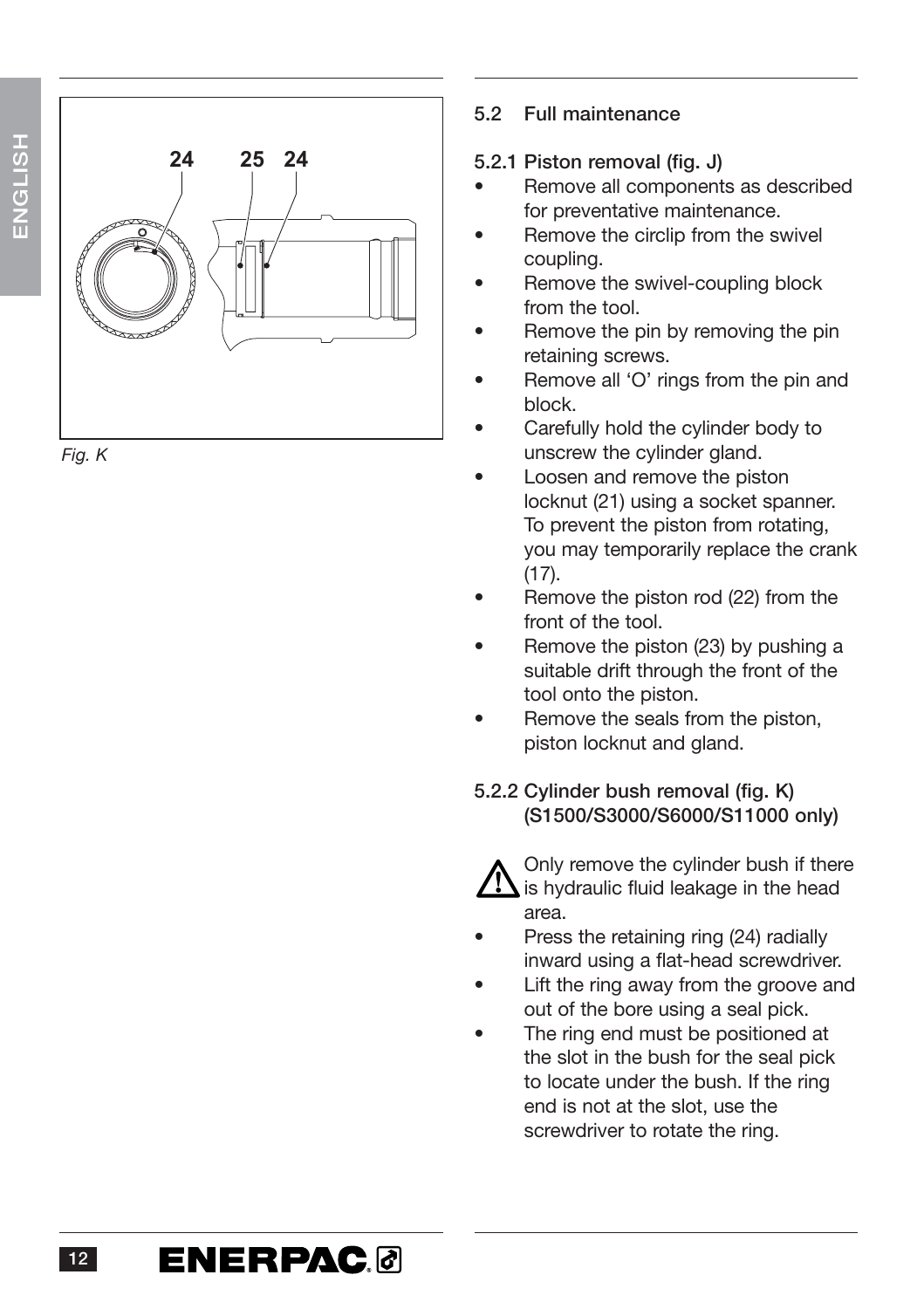- Remove the cylinder bush (25) by pushing a suitable drift through the front of the tool onto the bush.
- Remove both bush seals.

#### **5.2.3 Reaction arm removal**



Only remove the reaction arm if the retainer is visibly damaged.

- Loosen the set screw.
- Remove the lever/pin and the retainer.

#### **5.2.4 Drive shaft release button removal**

Only remove the drive shaft release button if it is damaged.

- Remove the retaining ring.
- Remove the button circlip.
- Remove the retaining bush.
- Clean all exposed components with a mild solvent.
- Inspect all parts for damage.

#### **5.2.5 Non Destructive Testing**

- Carry out non destructive testing by magnetic particle inspection on the following components:
	- Body
	- Reaction arm
	- Crank
	- Drive shaft
	- Ratchet
	- Drive shoe

#### **5.2.6 Reassembly**

- Dry all components. Apply a thin coat of molybdenum disulphide as indicated (15).
- Lubricate all seals with silicon grease and reassemble in the reverse order.
- Insert the piston squarely in the bore.
- Apply Loctite 222 to the following components:
	- Swivel coupling pin retaining bolts
	- Reaction arm retaining set screw
	- Piston locknut threads
- Restrain the hook end of the piston rod using the crank (17). Tighten the locknut to the following torque.

**Torque** 

| (Nm) | (Ft.Ibs) |
|------|----------|
| 41   | 30       |
| 54   | 40       |
| 81   | 60       |
| 81   | 60       |
|      |          |

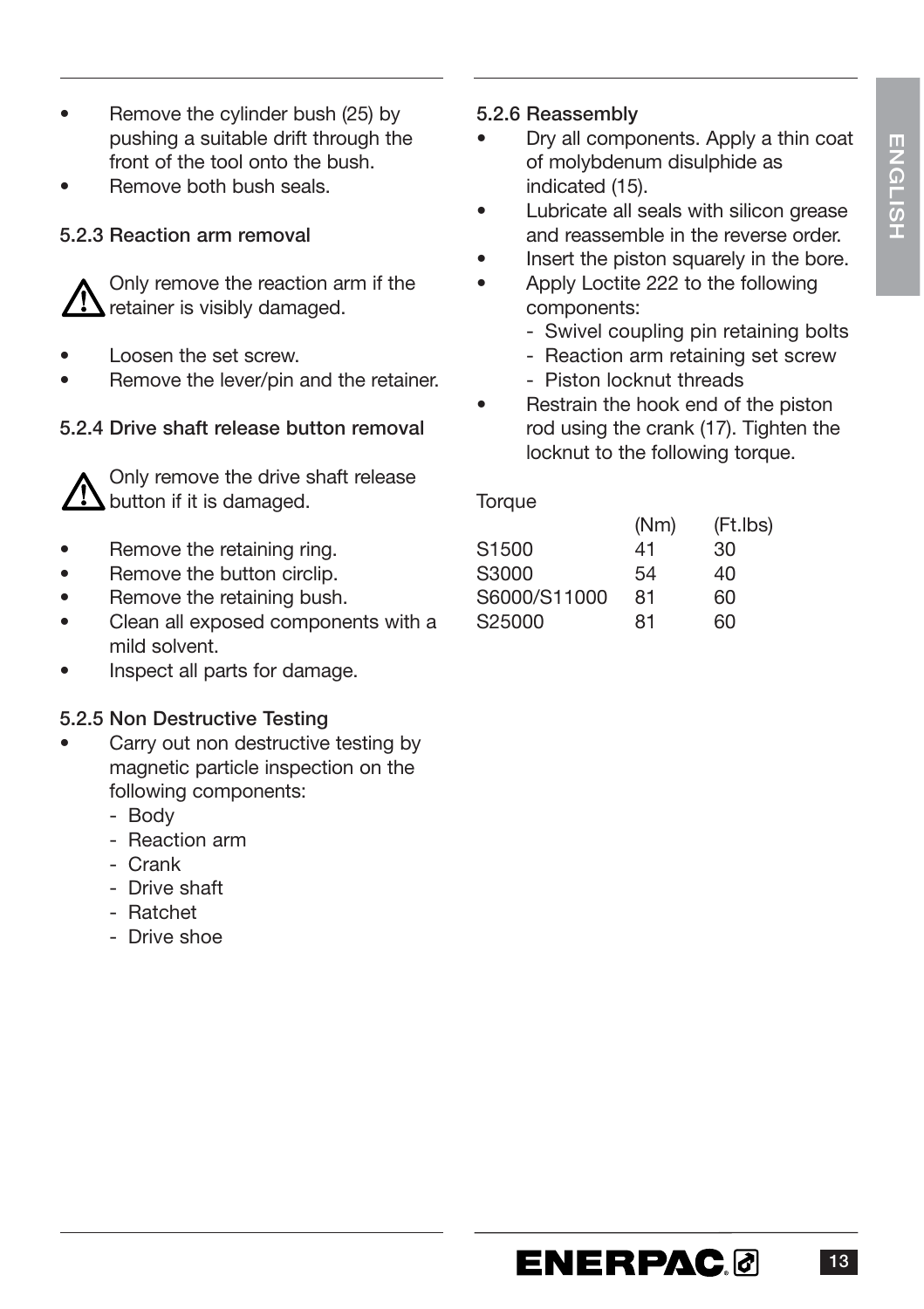#### **5.3 Trouble shooting**

| Symptom                              | Cause                                               | Remedy                     |  |  |
|--------------------------------------|-----------------------------------------------------|----------------------------|--|--|
| Cylinder does not advance or retract | Quick-connect coupling                              | Replace the coupling       |  |  |
|                                      | is damaged                                          |                            |  |  |
|                                      | Quick connect-coupling is                           | Reconnect the hoses        |  |  |
|                                      | not connected                                       | and couplings securely     |  |  |
|                                      | Dirt in the direction control valve                 | Disassemble the unit and   |  |  |
|                                      | on the pumping unit                                 | clean the valve            |  |  |
| Cylinder does not build up pressure  | Piston seal leaks                                   | Replace the seals          |  |  |
|                                      | Pump does not build up pressure Adjust the pressure |                            |  |  |
|                                      | Pump is defective                                   | Refer to the pump manual   |  |  |
| Cylinder leaks                       | Seal failure                                        | Replace the cylinder seals |  |  |
| Cylinder operates backwards          | Connections are reversed                            | Reconnect the hoses        |  |  |
| Ratchet returns on retract stroke    | Broken drive shoe                                   | Replace the drive shoe     |  |  |
| Ratchet does not take                | Defective drive shoe                                | Replace the drive shoe     |  |  |
| successive strokes                   | Lubricant on the ratchet                            | Disassemble the head and   |  |  |
|                                      | and/or drive shoe splines                           | remove the lubricant       |  |  |
|                                      |                                                     | from splines               |  |  |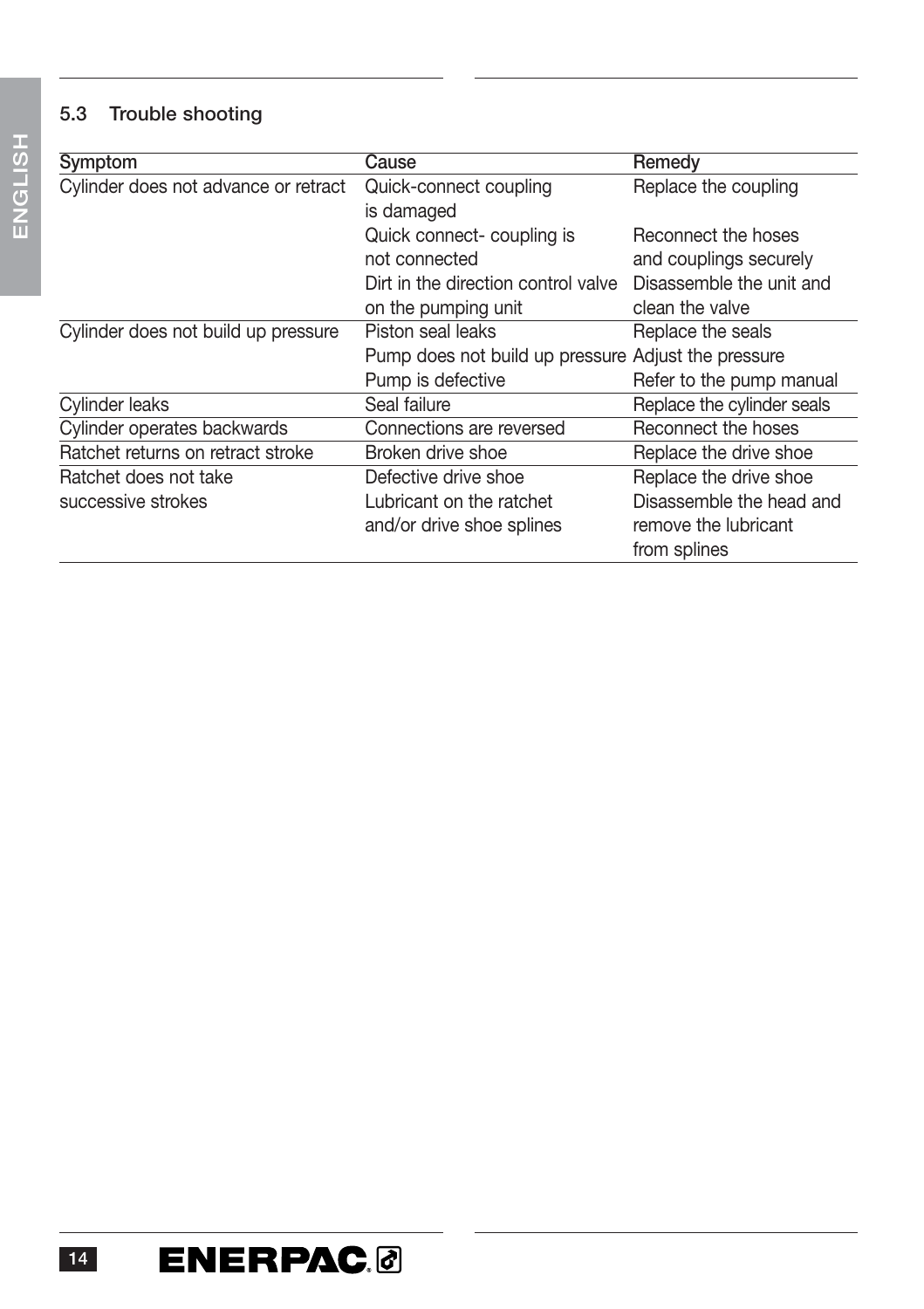

*Fig. L*

#### **6 Technical specifications**

#### **6.1 Capacities and dimensions (fig. L)**

|                            |               |      |           | S <sub>1500</sub> | S3000        | S6000         | S11000        | S25000      |
|----------------------------|---------------|------|-----------|-------------------|--------------|---------------|---------------|-------------|
| Drive shaft                |               | inch | 3/4       |                   | 1 1/2        | 11/2          | 21/2          |             |
| Socket capacity            |               |      | mm        | $15 - 50$         | $20 - 100$   | $41 - 155$    | $41 - 155$    | $60 - 255$  |
|                            |               |      | inch      | $5/8 - 17/8$      | $7/8 - 37/8$ | 1 5/8 - 6 1/4 | $15/8 - 61/4$ | $23/8 - 10$ |
| Maximum operating pressure |               |      | bar       | 690               | 690          | 690           | 690           | 690         |
|                            |               |      | psi       | 10,000            | 10,000       | 10,000        | 10,000        | 10,000      |
| Max. torque                | at 690 bar    |      | Nm        | 1.898             | 4.339        | 8.144         | 14.914        | 34.098      |
|                            | at 10,000 psi |      | Ft.lbs    | 1,400             | 3,200        | 6,010         | 11,000        | 25,150      |
| Min. torque                | at 69 bar     |      | Nm        | 190               | 434          | 814           | 1.491         | 3.410       |
|                            | at 1000 psi   |      | Ft.lbs    | 140               | 320          | 601           | 1,100         | 2,515       |
| <b>Dimensions</b>          | A             |      | mm (inch) | 39 (1.53)         | 48 (1.88)    | 57 (2.24)     | 71 (2.79)     | 87 (3.43)   |
|                            | B             |      | mm (inch) | 63 (2.48)         | 77 (3.03)    | 90 (3.54)     | 111 (4.37)    | 143 (5.63)  |
|                            | С             |      | mm (inch) | 110 (4.33)        | 134 (5.27)   | 179 (7.04)    | 196 (7.71)    | 244 (9.61)  |
|                            | D             |      | mm (inch) | 95 (3.74)         | 126 (4.96)   | 162 (6.37)    | 185 (7.28)    | 240 (9.45)  |
|                            | E             |      | mm (inch) | 136 (5.35)        | 172 (6.77)   | 201 (7.91)    | 226 8.89)     | 292 (11.50) |
|                            | F             |      | mm (inch) | $25,0$ (.98)      | 33,0 (1.29)  | 42,0 (1.65)   | 49,5 (1.94)   | 63,5 (2.50) |
|                            | G             |      | mm (inch) | 69 (2.72)         | 90 (3.54)    | 112 (4.41)    | 132 (5.20)    | 182 (7.17)  |
|                            | Н             |      | mm (inch) | 119 (4.69)        | 159 (6.26)   | 187 (7.36)    | 227 (8.94)    | 292 (11.50) |
| Weight                     |               |      | kg (lbs)  | 2,7(5.94)         | 5,0(11.0)    | 8,5 (18.7)    | 15,0 (33.0)   | 31,0 (68.4) |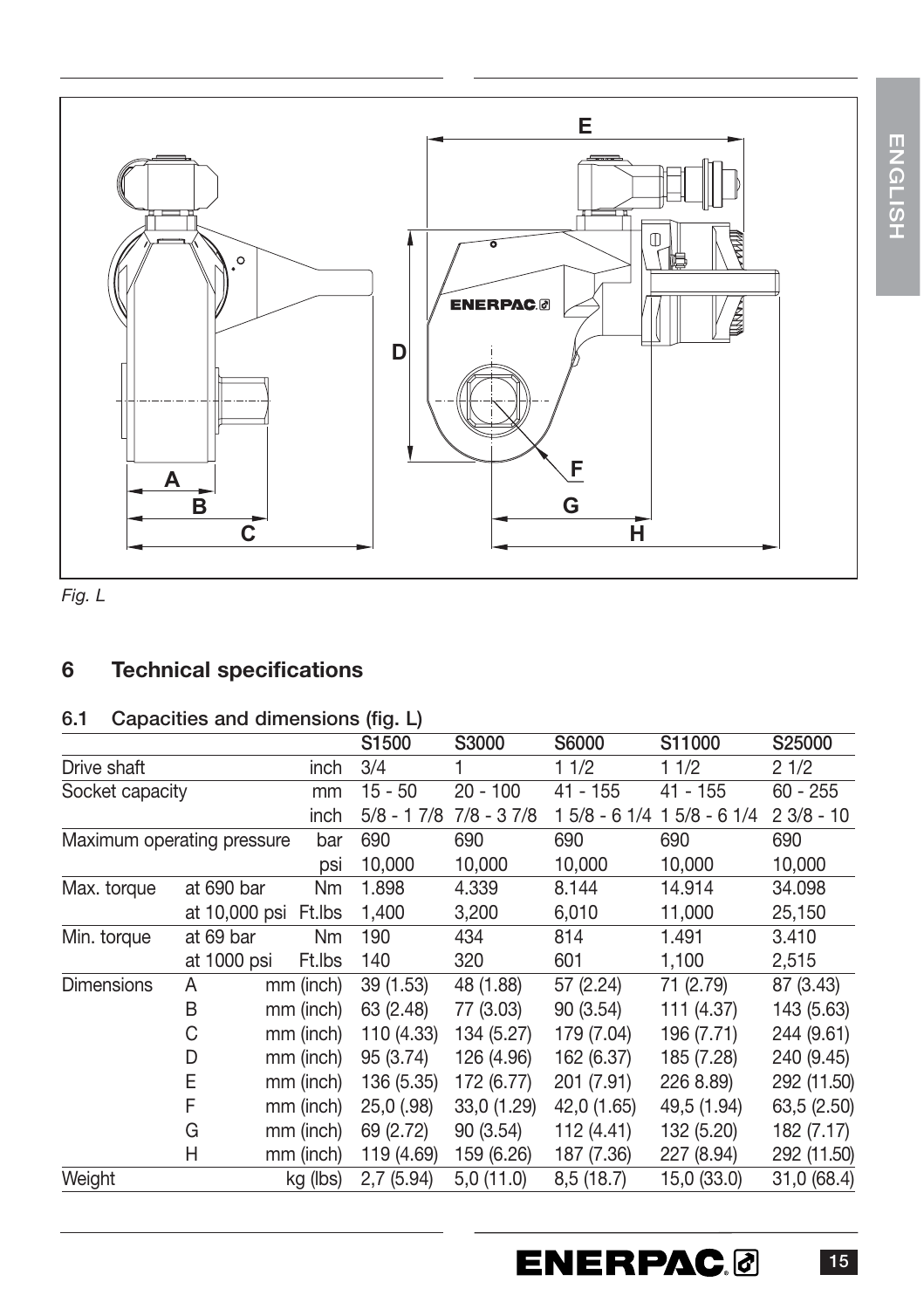#### **6.2 Torque settings**

To set the torque, adjust the pump pressure according to the following calculation: - Pump pressure = Torque / Torque factor

#### **Torque factor**

|                 | S1500 | S3000 | S6000  | S <sub>11000</sub> | S25000 |
|-----------------|-------|-------|--------|--------------------|--------|
| Metric system   | 2.753 | 6.293 | 11.818 | 21.631             | 49.417 |
| Imperial system | 0.14  | 0.32  | 0.601  |                    | 2.515  |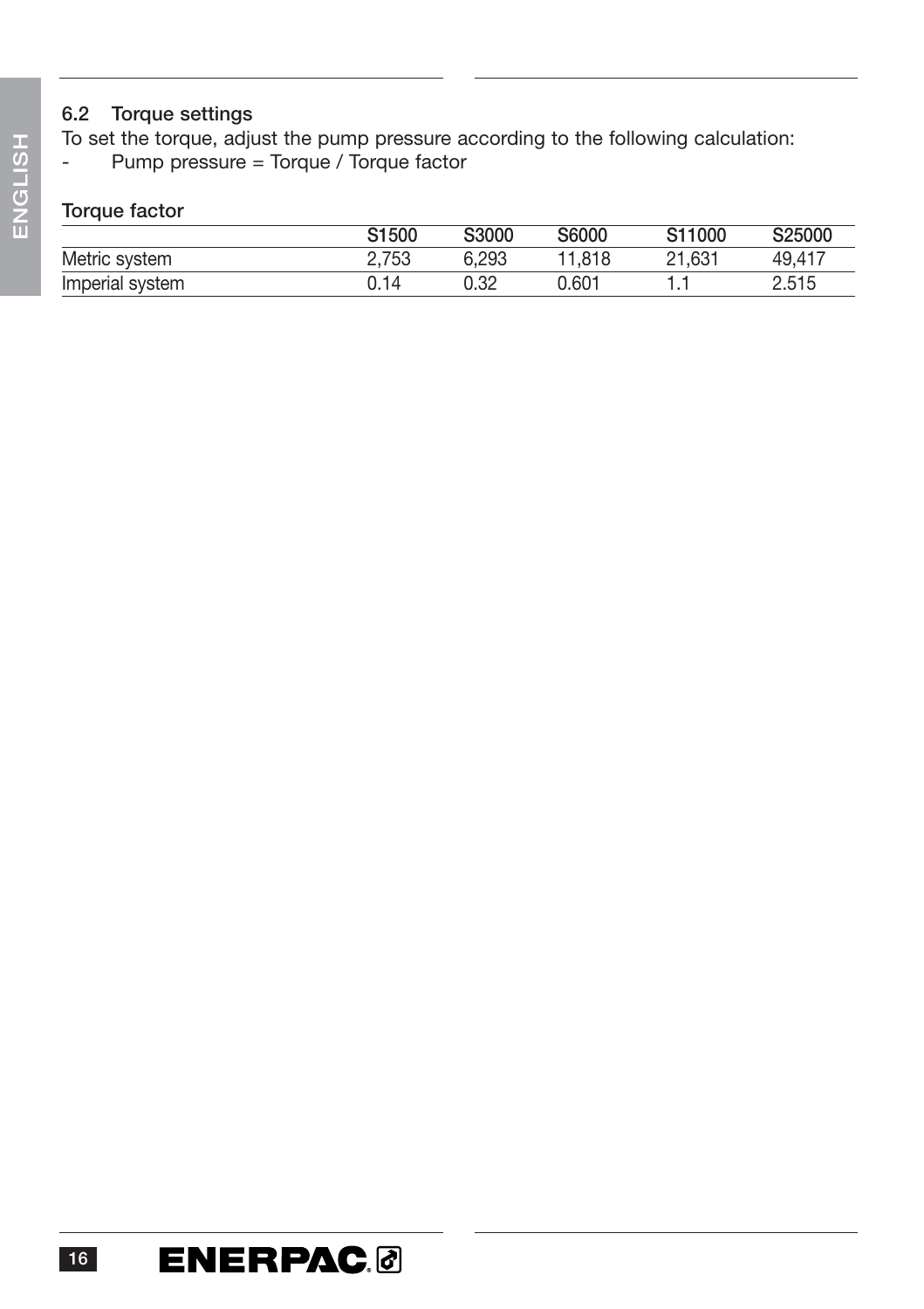|                     | ייי נעגיי<br>S1500 | S3000       | S6000       | S11000      | S25000      |
|---------------------|--------------------|-------------|-------------|-------------|-------------|
| Pump pressure (bar) | Torque (Nm)        | Torque (Nm) | Torque (Nm) | Torque (Nm) | Torque (Nm) |
| $\overline{69}$     | 190                | 434         | 814         | 1.491       | 3.410       |
| 83                  | 228                | 520         | 977         | 1.789       | 4.132       |
| 97                  | 266                | 607         | 1.140       | 2.087       | 4.821       |
| 110                 | 304                | 694         | 1.303       | 2.385       | 5.510       |
| 124                 | 341                | 780         | 1.466       | 2.683       | 6.199       |
| 138                 | 379                | 867         | 1.629       | 2.981       | 6.887       |
| 152                 | 417                | 954         | 1.792       | 3.279       | 7.576       |
| 166                 | 455                | 1.041       | 1.955       | 3.577       | 8.265       |
| 179                 | 493                | 1.127       | 2.117       | 3.875       | 8.954       |
| 193                 | 531                | 1.214       | 2.280       | 4.173       | 9.642       |
| 207                 | 569                | 1.301       | 2.443       | 4.472       | 10.331      |
| 221                 | 607                | 1.388       | 2.606       | 4.770       | 11.020      |
| 234                 | 645                | 1.474       | 2.769       | 5.068       | 11.709      |
| 248                 | 683                | 1.561       | 2.932       | 5.366       | 12.397      |
| 262                 | 721                | 1.648       | 3.095       | 5.664       | 13.086      |
| 276                 | 759                | 1.734       | 3.258       | 5.962       | 13.775      |
| 290                 | 797                | 1.821       | 3.420       | 6.260       | 14.464      |
| 303                 | 835                | 1.908       | 3.583       | 6.558       | 15.152      |
| 317                 | 873                | 1.995       | 3.746       | 6.856       | 15.841      |
| 331                 | 911                | 2.081       | 3.909       | 7.154       | 16.530      |
| 345                 | 949                | 2.168       | 4.072       | 7.453       | 17.219      |
| 359                 | 986                | 2.255       | 4.235       | 7.751       | 17.907      |
| 372                 | 1.024              | 2.341       | 4.398       | 8.049       | 18.596      |
| 386                 | 1.062              | 2.428       | 4.561       | 8.347       | 19.285      |
| 400                 | 1.100              | 2.515       | 4.724       | 8.645       | 19.973      |
| 414                 | 1.138              | 2.602       | 4.886       | 8.943       | 20.662      |
| 428                 | 1.176              | 2.688       | 5.049       | 9.241       | 21.351      |
| 441                 | 1.214              | 2.775       | 5.212       | 9.539       | 22.040      |
| 455                 | 1.252              | 2.862       | 5.375       | 9.837       | 22.728      |
| 469                 | 1.290              | 2.948       | 5.538       | 10.135      | 23.417      |
| 483                 | 1.328              | 3.035       | 5.701       | 10.434      | 24.106      |
| 497                 | 1.366              | 3.122       | 5.864       | 10.732      | 24.795      |
| 510                 | 1.404              | 3.209       | 6.027       | 11.030      | 25.483      |
| 524                 | 1.442              | 3.295       | 6.189       | 11.328      | 26.172      |
| 538                 | 1.480              | 3.382       | 6.352       | 11.626      | 26.861      |
| 552                 | 1.518              | 3.469       | 6.515       | 11.924      | 27.550      |
| 566                 | 1.556              | 3.556       | 6.678       | 12.222      | 28.238      |
| 579                 | 1.593              | 3.642       | 6.841       | 12.520      | 28.927      |
| 593                 | 1.631              | 3.729       | 7.004       | 12.818      | 29.616      |
| 607                 | 1.669              | 3.816       | 7.167       | 13.116      | 30.305      |
| 621                 | 1.707              | 3.902       | 7.330       | 13.415      | 30.993      |
| 634                 | 1.745              | 3.989       | 7.492       | 13.713      | 31.682      |
| 648                 | 1.783              | 4.076       | 7.655       | 14.011      | 32.371      |
| 662                 | 1.821              | 4.163       | 7.818       | 14.309      | 33.060      |
| 676                 | 1.859              | 4.249       | 7.981       | 14.607      | 33.748      |
| 690                 | 1.897              | 4.336       | 8.144       | 14.905      | 34.098      |

#### **6.2.1 Metric system table**

ENGLISH **ENGLISH**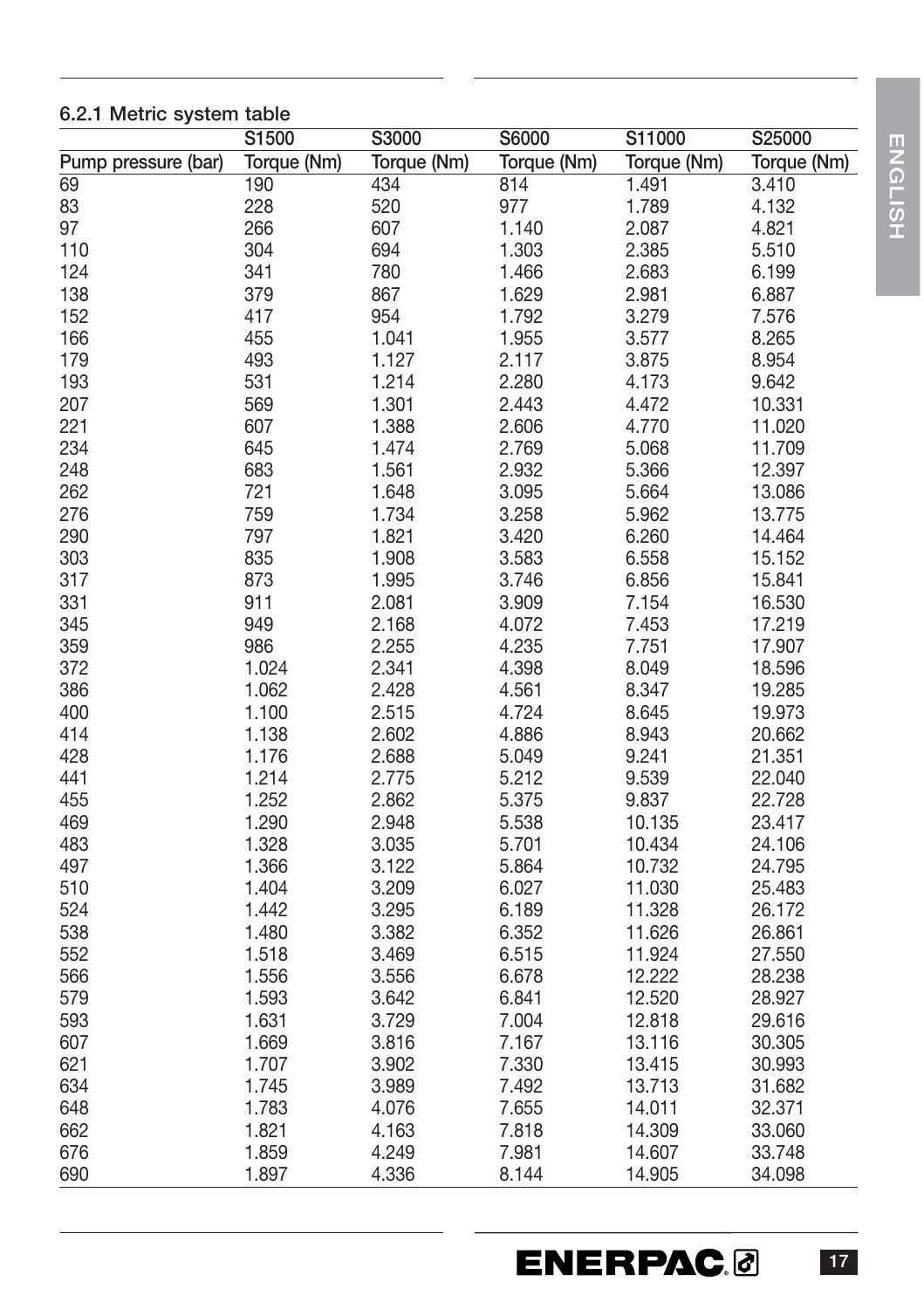#### **6.2.2 Imperial system table**

|                     | S1500    | S3000    | S6000    | S11000   | S25000        |
|---------------------|----------|----------|----------|----------|---------------|
| Pump pressure (psi) | Torque   | Torque   | Torque   | Torque   | <b>Torque</b> |
|                     | (Ft.Ibs) | (Ft.Ibs) | (Ft.Ibs) | (Ft.Ibs) | (Ft.Ibs)      |
| 1,000               | 140      | 320      | 601      | 1,100    | 2,515         |
| 1,200               | 168      | 384      | 721      | 1,320    | 3,048         |
| 1,400               | 196      | 448      | 841      | 1,540    | 3,556         |
| 1,600               | 224      | 512      | 962      | 1,760    | 4,064         |
| 1,800               | 252      | 576      | 1,082    | 1,980    | 4,572         |
| 2,000               | 280      | 640      | 1,202    | 2,200    | 5,080         |
| 2,200               | 308      | 704      | 1,322    | 2,420    | 5,588         |
| 2,400               | 336      | 768      | 1,442    | 2,640    | 6,096         |
| 2,600               | 364      | 832      | 1,563    | 2,860    | 6,604         |
| 2,800               | 392      | 896      | 1,683    | 3,080    | 7,112         |
| 3,000               | 420      | 960      | 1,803    | 3,300    | 7,620         |
| 3,200               | 448      | 1,024    | 1,923    | 3,520    | 8,128         |
| 3,400               | 476      | 1,088    | 2,043    | 3,740    | 8,636         |
| 3,600               | 504      | 1,152    | 2,164    | 3,960    | 9,144         |
| 3,800               | 532      | 1,216    | 2,284    | 4,180    | 9,652         |
| 4,000               | 560      | 1,280    | 2,404    | 4,400    | 10,160        |
| 4,200               | 588      | 1,344    | 2,524    | 4,620    | 10,668        |
| 4,400               | 616      | 1,408    | 2,644    | 4,840    | 11,176        |
| 4,600               | 644      | 1,472    | 2,765    | 5,060    | 11,684        |
| 4,800               | 672      | 1,536    | 2,885    | 5,280    | 12,192        |
| 5,000               | 700      | 1,600    | 3,005    | 5,500    | 12,700        |
| 5,200               | 728      | 1,664    | 3,125    | 5,720    | 13,208        |
| 5,400               | 756      | 1,728    | 3,245    | 5,940    | 13,716        |
| 5,600               | 784      | 1,792    | 3,366    | 6,160    | 14,224        |
| 5,800               | 812      | 1,856    | 3,486    | 6,380    | 14,732        |
| 6,000               | 840      | 1,920    | 3,606    | 6,600    | 15,240        |
| 6,200               | 868      | 1,984    | 3,726    | 6,820    | 15,748        |
| 6,400               | 896      | 2,048    | 3,846    | 7,040    | 16,256        |
| 6,600               | 924      | 2,112    | 3,967    | 7,260    | 16,764        |
| 6,800               | 952      | 2,176    | 4,087    | 7,480    | 17,272        |
| 7,000               | 980      | 2,240    | 4,207    | 7,700    | 17,780        |
| 7,200               | 1,008    | 2,304    | 4,327    | 7,920    | 18,288        |
| 7,400               | 1,036    | 2,368    | 4,447    | 8,140    | 18,796        |
| 7,600               | 1,064    | 2,432    | 4,568    | 8,360    | 19,304        |
| 7,800               | 1,092    | 2,496    | 4,688    | 8,580    | 19,812        |
| 8,000               | 1,120    | 2,560    | 4,808    | 8,800    | 20,320        |
| 8,200               | 1,148    | 2,624    | 4,928    | 9,020    | 20,828        |
| 8,400               | 1,176    | 2,688    | 5,048    | 9,240    | 21,336        |
| 8,600               | 1,204    | 2,752    | 5,169    | 9,460    | 21,844        |
| 8,800               | 1,232    | 2,816    | 5,289    | 9,680    | 22,352        |
| 9,000               | 1,260    | 2,880    | 5,409    | 9,900    | 22,860        |
| 9,200               | 1,288    | 2,944    | 5,529    | 10,120   | 23,368        |
| 9,400               | 1,316    | 3,008    | 5,649    | 10,340   | 23,876        |
| 9,600               | 1,344    | 3,072    | 5,770    | 10,560   | 24,384        |
| 9,800               | 1,372    | 3,136    | 5,890    | 10,780   | 24,892        |
| 10,000              | 1,400    | 3,200    | 6,010    | 11,000   | 25,150        |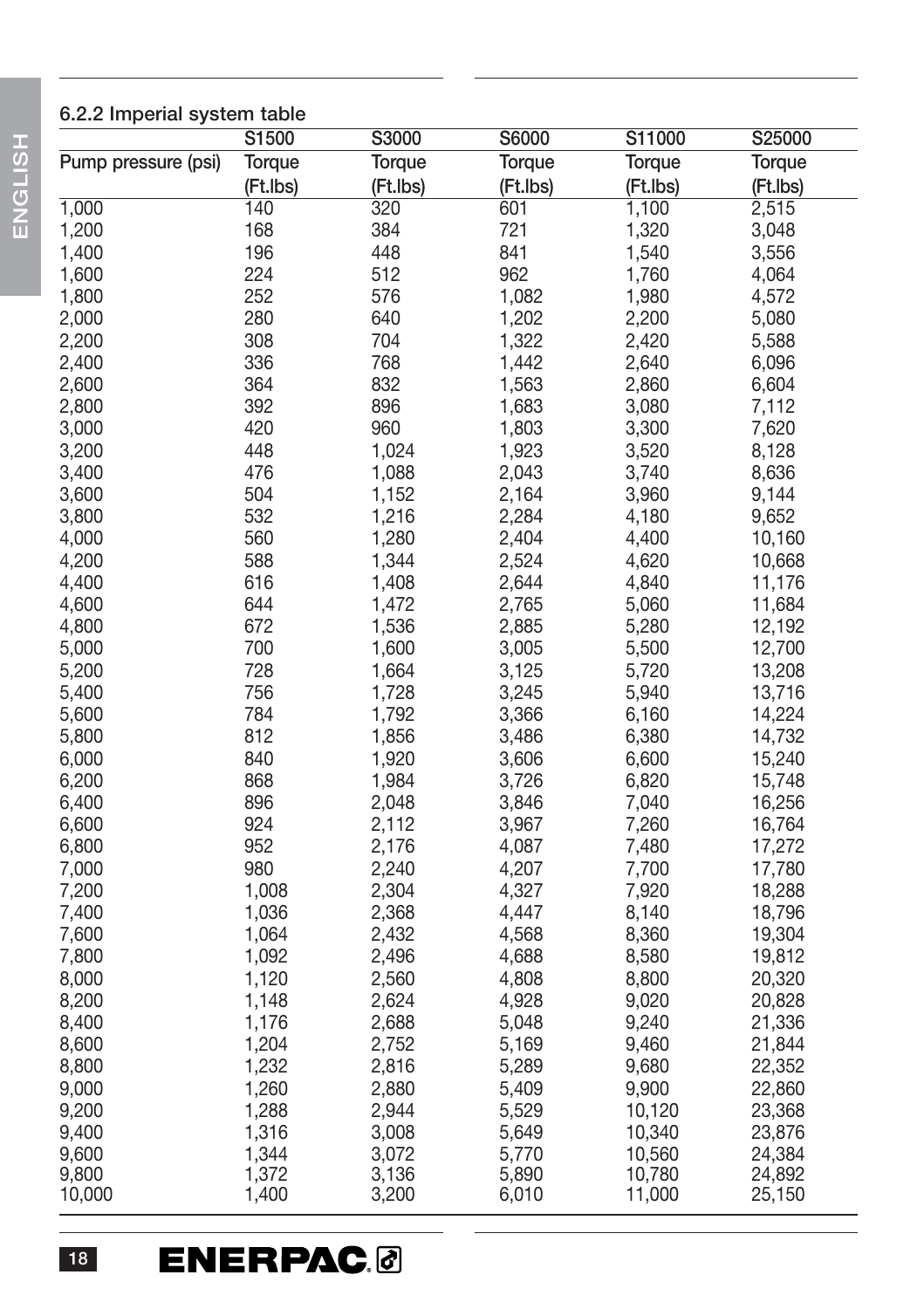#### **7 Recommended spare parts**

#### **7.1 To order spare parts**

Quote the information below when ordering spare parts:

- The assembly name and serial numbers.
- The component name and part number.
- The contract number or approximate date of purchase.

All item numbers quoted below refer to the repair parts sheets. For specific component part numbers refer to the appropriate bill of materials.

- **7.2 Seal kit (item 3.0)**
- 1 Gland 'O' ring
- 1 Piston 'T' Seal
- 1 Piston locknut 'O' ring small
- 1 Piston locknut ' O' ring large
- 1 Rod 'T' seal
- 1 Body bush 'O' ring
- 2 Swivel manifold pin face 'O' rings
- 1 Swivel manifold pin 'O' ring
- 2 Swivel manifold block 'O' rings
- 1 Manifold retaining clip

#### **7.3 Swivel manifold seal kit (item 2.0)**

- 2 Swivel manifold pin face 'O' rings
- 1 Swivel manifold pin 'O' ring
- 2 Swivel manifold block 'O' rings
- 1 Manifold retaining clip
- **7.4 Spares kit (item 4.0)**
	- 1 Male coupling
	- 1 Female coupling
	- 1 Male adaptor
	- 1 Body bush retaining ring
	- 1 Guard screw (model S1500)
	- 2 Guard screws (model S3000)
	- 3 Guard screws (model S6000/S11000/S25000)
	- 1 Manifold retaining circlip
- 4 Swivel manifold pin retaining screws
	- 1 Crank pin
- 2 Drive shoe springs
- 1 Reaction arm retainer screw
- 1 Reaction arm retainer spring
- 1 Guard pin (S1500 only)
- 1 Drive shaft holder retaining ring
- **7.5 Drive shaft button kit (item 1.13)**
- **7.6 Recommended tool kit**

#### S1500

- 1  $7/8$ " spanner
- $1 \quad 3/4"$  spanner
- $1$  5/8" spanner
- 1 Circlip pliers
- 1 Seal extraction tool
- 1 14 mm socket
- 1 ø 4 x 20 mm PCD pin spanner
- 1 1,5 mm Allen key
- 1 2 mm Allen key
- 1 2,5 mm Allen key
- 1 3 mm Allen key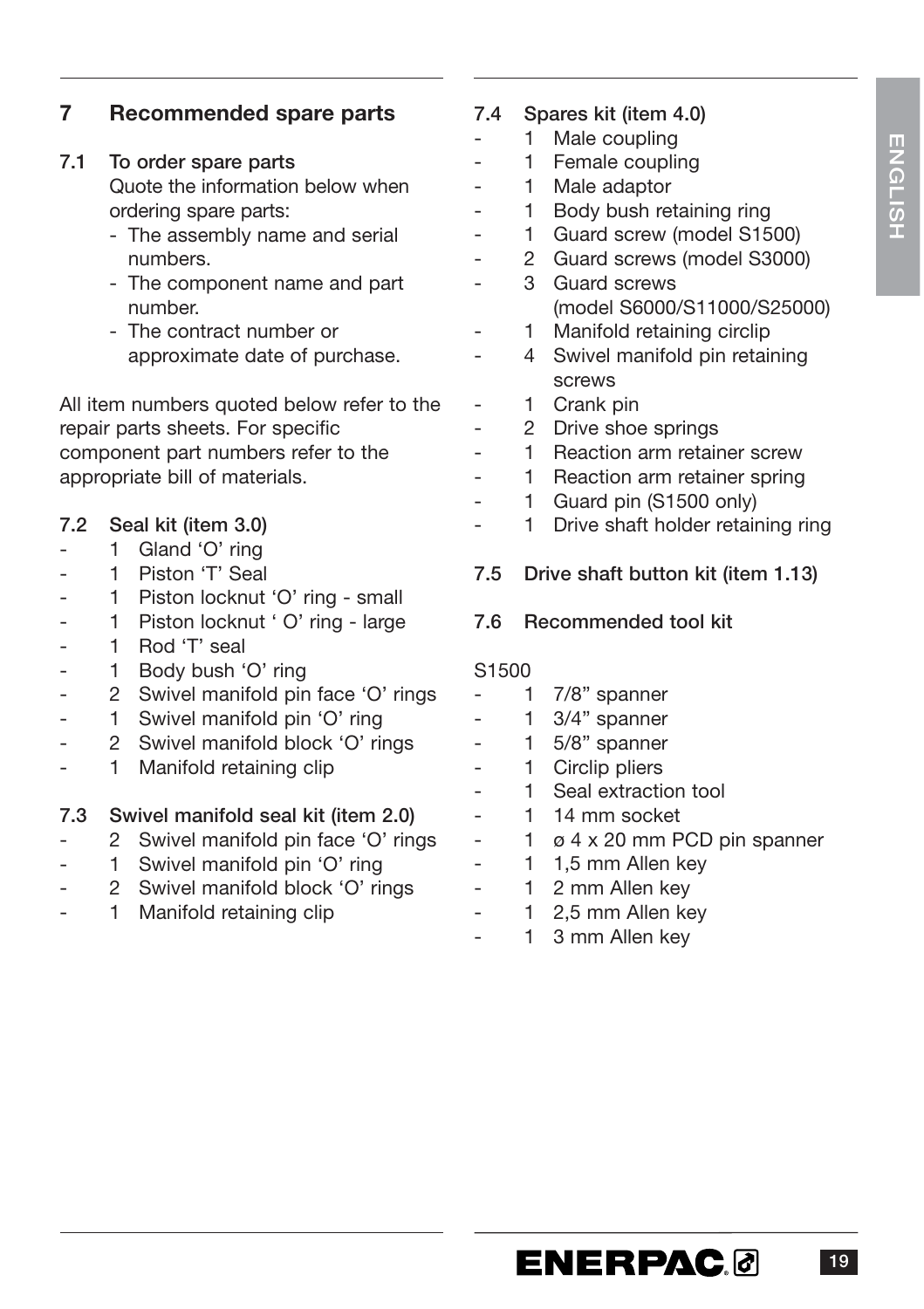#### S3000

- 1 7/8" spanner
- 1 3/4" spanner
	- 1 5/8" spanner
	- 1 Circlip pliers
	- 1 Seal extraction tool
- 1 20 mm socket
	- $1 \times 4 \times 25$  mm PCD pin spanner
- 1 1,5 mm Allen key
	- 1 2,5 mm Allen key
	- 1 3 mm Allen key

#### S6000

- 1 7/8" spanner
- 1 3/4" spanner
- 1 5/8" spanner
- 1 Circlip pliers
- 1 Seal extraction tool
- 1 22 mm socket
- $1 \times 4 \times 30$  mm PCD pin spanner
- 1 1,5 mm Allen key
- 1 2.5 mm Allen key
- 1 4 mm Allen key

#### S11000

- 1  $7/8$ " spanner
- 1 3/4" spanner
- $1$  5/8" spanner
- 1 Circlip pliers
- 1 Seal extraction tool
- 1 26 mm socket
- 1 ø 4 x 40 mm PCD pin spanner
- 1 1,5 mm Allen key
- 1 3 mm Allen key
- 1 4 mm Allen key

#### S25000

- 1 7/8" spanner
- 1 3/4" spanner
- 1 5/8" spanner
- 1 Circlip pliers
- 1 Seal extraction tool
- 1 36 mm socket
- 1 ø 5 x 60 mm PCD pin spanner
- 1 1,5 mm Allen key
- 1 3 mm Allen key
	- 1 4 mm Allen key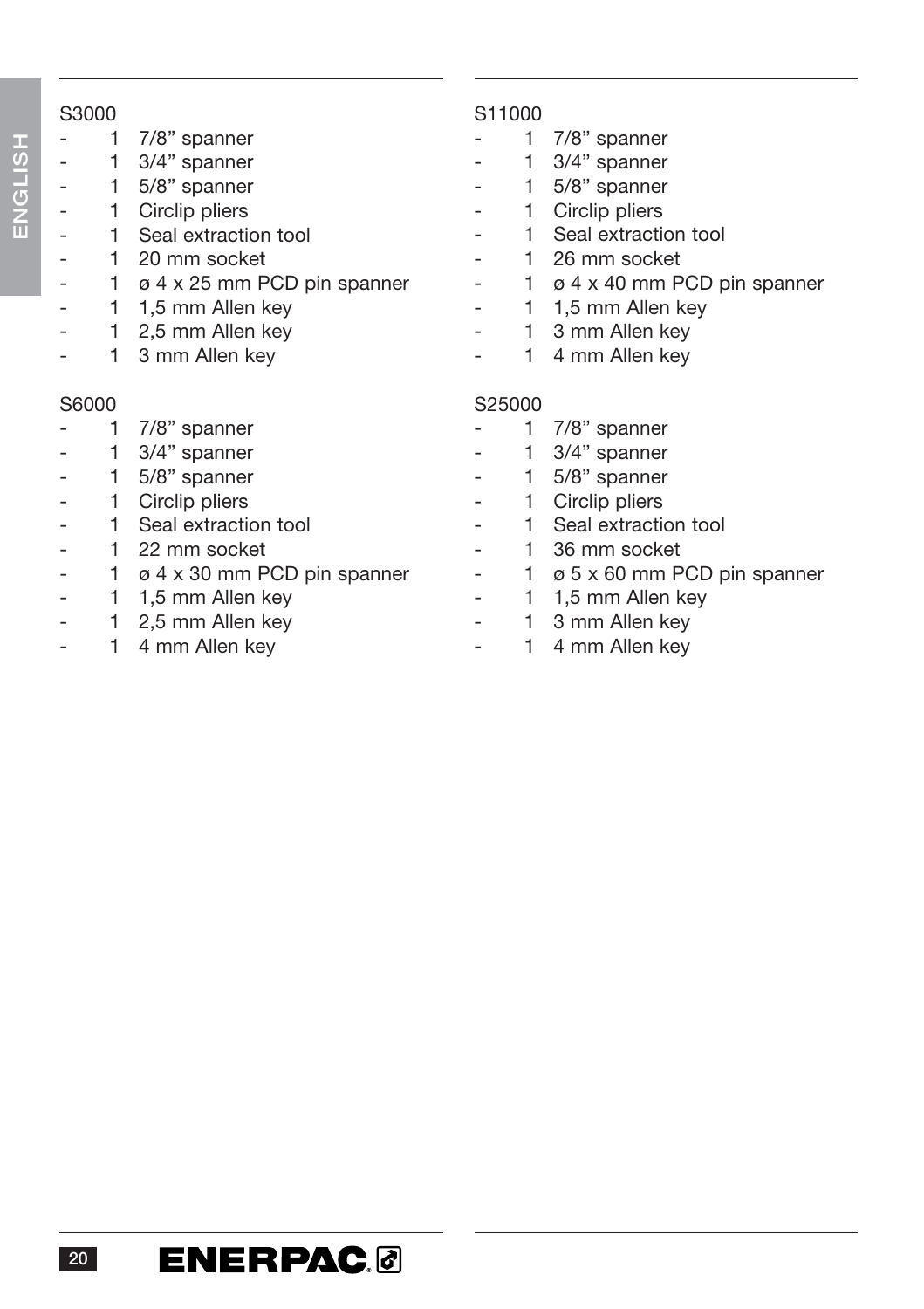### **ENERPAC®**

E

 $\bigotimes$ 

US

### Worldwide

Hydraulic Technology<br>& Integrated solutions

www.enerpac.com



**Please contact Enerpac if the CD is not included, or visit www.enerpac.com for a download of the manual.**

info@enerpac.com